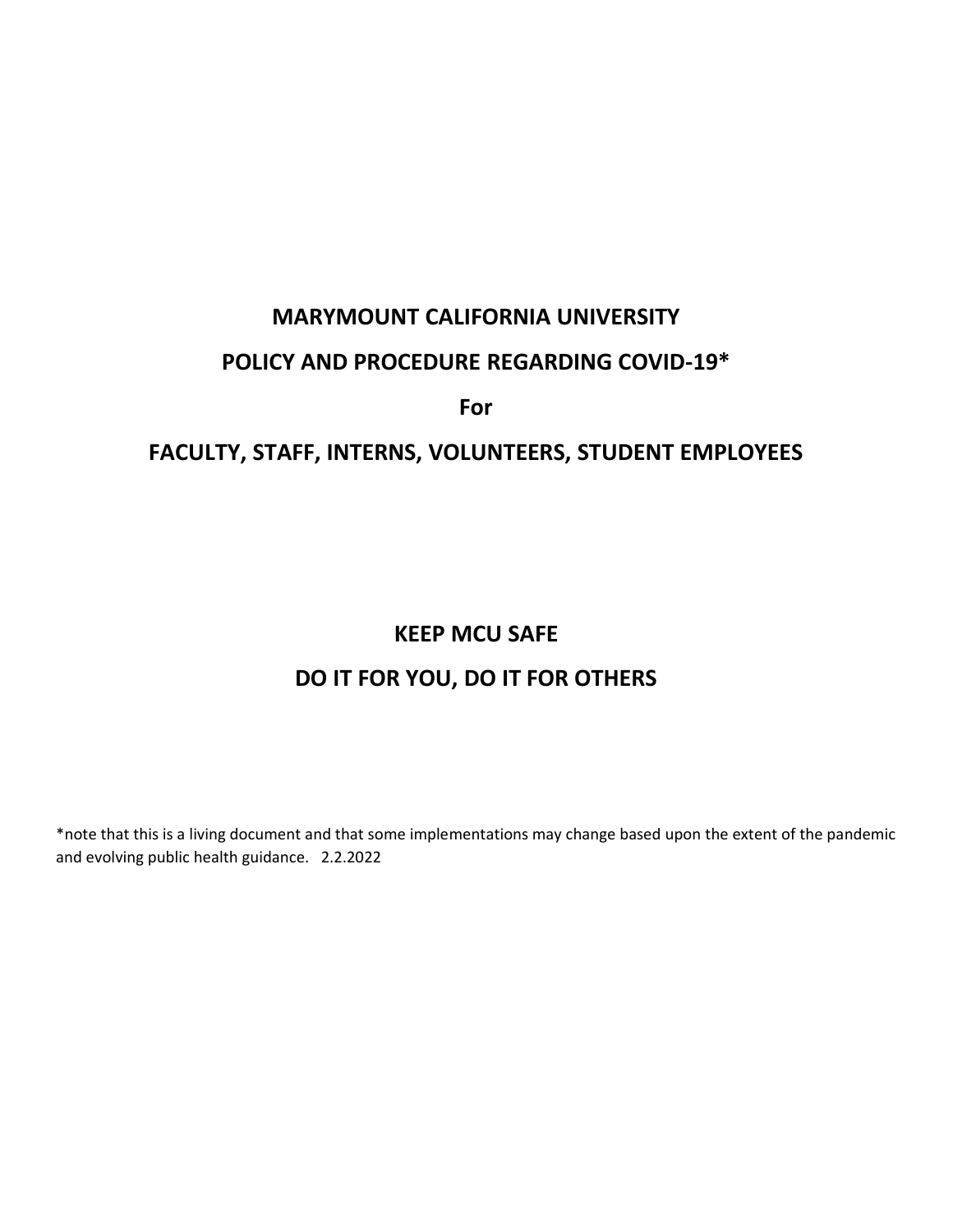#### **COVID-19**

COVID-19 (coronavirus disease 2019) is a disease caused by a virus named SARS-CoV-2 and was discovered in December 2019 in Wuhan, China. It is very contagious and has quickly spread around the world.

COVID-19 most often causes respiratory symptoms that can feel much like a cold, a flu, or pneumonia. COVID-19 may attack more than your lungs and respiratory system. Other parts of your body may also be affected by the disease.

Most people with COVID-19 have mild symptoms, but some people become severely ill.

Some people including those with minor or no symptoms may suffer from post-COVID conditions — or "long COVID".

Older adults and people who have certain underlying medical conditions are at increased risk of severe illness from COVID-19.

Hundreds of thousands of people have died from COVID-19 in the United States.

Vaccines against COVID-19 are safe and effective. Vaccines teach our immune system to fight the virus that causes COVID-19.

COVID-19 is an infectious disease that can be spread through the air when an infectious person talks or vocalizes, sneezes, coughs, or exhales. COVID-19 may be transmitted when a person touches a contaminated object and then touches their eyes, nose, or mouth, although that is less common. It is possible that an infectious person may have no symptoms.

Particles containing the virus can travel more than six feet, especially indoors, so physical distancing, face coverings, increased ventilation indoors, and respiratory protection decrease the spread of COVID-19 but are most effective when used in combination.

#### **MCU COVID-19 VACCINATION POLICY**

#### COVID-19 Vaccination

Effective July 15, 2021, employees were required to be fully vaccinated for COVID-19 in order to access MCU facilities or in-person programs, activities or events.

#### COVID-19 Vaccine Booster Dose

Effective February 1, 2022, employees who are eligible for a COVID-19 booster dose must have received a COVID-19 booster dose in order to access MCU facilities or in-person programs, activities or events. Employees who are not yet eligible to receive a COVID-19 booster dose because they have not completed their primary vaccination series or the recommended waiting period after full vaccination must obtain a booster dose within three weeks of becoming eligible in order to continue accessing MCU facilities or in-person events.

#### Requests for Disability or Religious Exemptions

Employees who have a medical condition or disability for which they require an exemption as a reasonable accommodation for the vaccination requirement, or a religious belief that prohibits a vaccination, may request an accommodation by completing the appropriate exemption form and submitting it to the Human Resources Department. This process will apply to primary and booster vaccination requirements.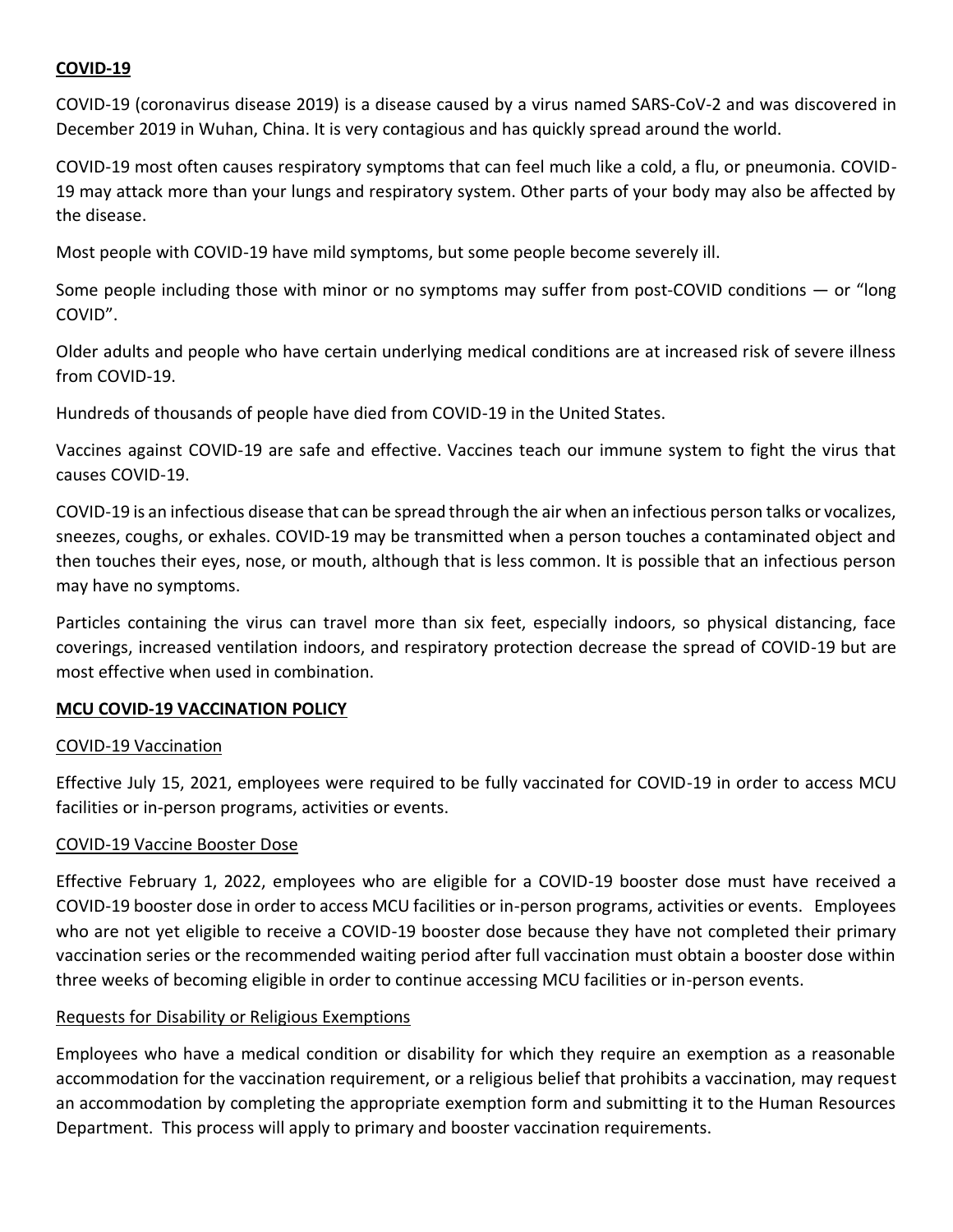Please see the MCU Updated COVID-19 Vaccination Policy for details or contact the Human Resources Department.

## **PERSONAL SAFETY PRACTICES AND EXPECTATIONS**

Each member of the MCU community is personally responsible for their health and well-being. As such they should always use good judgement in any and every activity they undertake. This is a personal responsibility which is assumed by everyone in our community. The following best practices in personal safety and hygiene will help us slow the spread of disease and protect vulnerable populations. MCU employees must:

## **Stay home when sick or if you have had close contact with someone with COVID-19**

Employees must conduct symptom monitoring before reporting to any MCU work site other than the employee's remote work site. Exempt employees must perform symptom monitoring at home. Due to CA wage and hour rules, non-exempt employees must conduct symptom monitoring in their car after they have arrived on campus and clocked in for work. **If you are feeling ill at home, do not come to the work site**. Further, **when arriving on campus, employees must use the QR code posted around campus to log their presence on campus and acknowledge that symptom monitoring has been conducted**. The log will be used should contact tracing become necessary.

## **Wear a Mask Indoors**

Employees, interns and volunteers must wear a well-fitting medical grade mask, surgical mask or higher-level respirator (such as a N95 filtering facepiece respirator, KN95, K94) at all times while indoors or in vehicles while at work. Exceptions: (1) You do not need to wear a mask if you are alone in your private office or separate space. (2) you do not need to wear a mask when eating or drinking, (3) You do not need to wear a mask if you have a chronic respiratory condition or other medical conditions that make use of a mask hazardous. If you cannot wear a mask due to a medical condition and require accommodation, please contact the Human Resources Department. Persons who cannot wear a mask may not come to campus without making arrangements in advance. These arrangements will include ways to ensure that you don't have close contact with others.

Appropriate masks are available on the COVID supply tables set up around campus or from the Operations Department. Please contact the Operations Department if you would like a KN95 or N95 mask.

-General considerations for wearing a mask

- A mask must cover your mouth and nose. It should fit snugly against your nose (pinch the wire nose piece tightly over your nose), the sides of your face and under your chin without gaps.
- Avoid touching your face as much as possible. Keep the covering clean.
- Clean hands with soap and water or alcohol-based hand sanitizer immediately before putting it on, after touching or adjusting, and after removing the mask.
- Don't share your mask. You should be the only person handling your mask.
- Put your face covering in a clean container when you take it off at work a paper bag is recommended. Do not lay your mask on your desk or other work surfaces.
- A mask must be clean and dry.
- •

Please review LADPH handout [Upgrade Your Mask](http://publichealth.lacounty.gov/media/Coronavirus/docs/business/UpgradeMaskRequirement.pdf)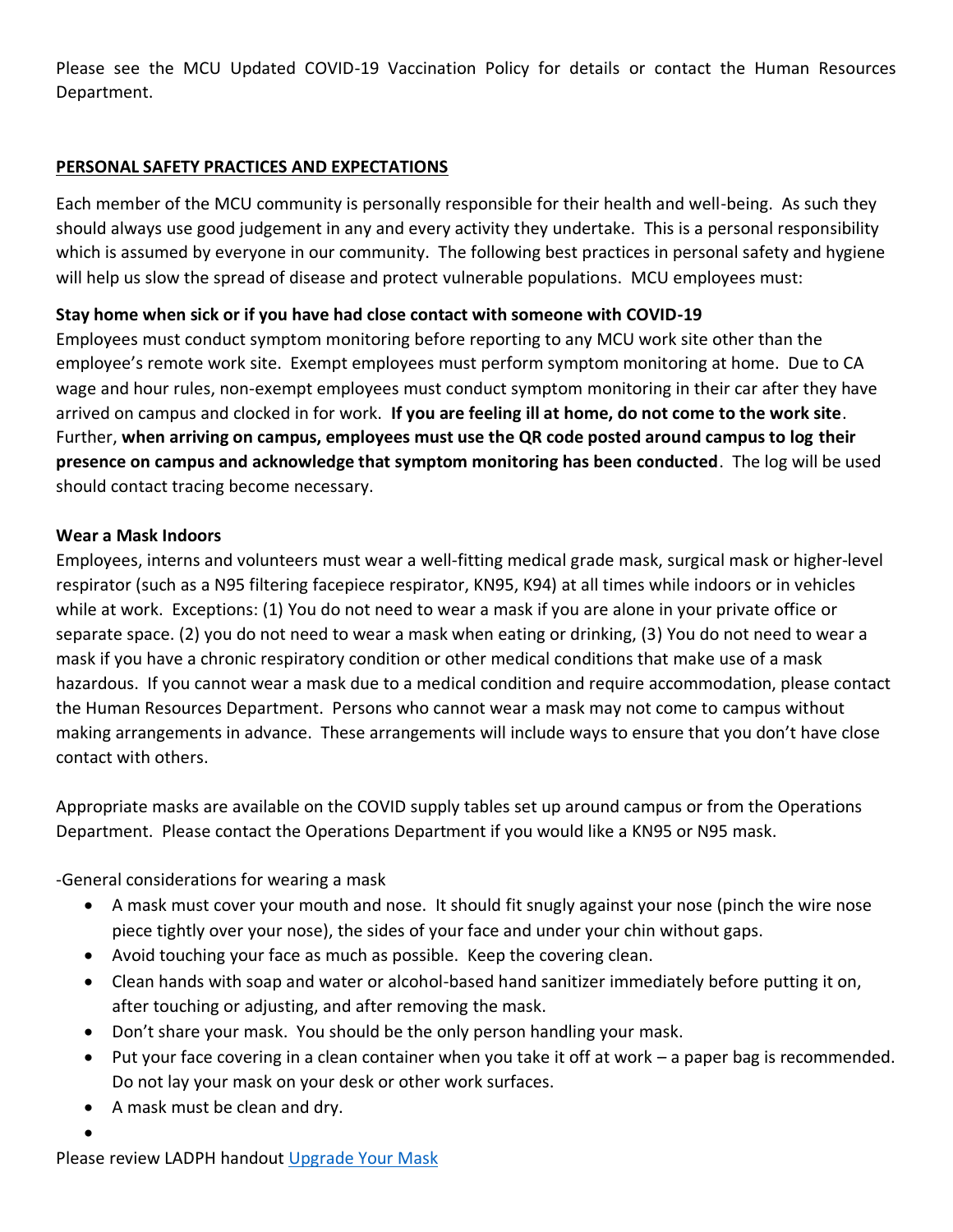#### **Ventilation**

improving air exchange to reduce the concentration of viral particles can help reduce risk in indoor environments.

- Indoor air filters in campus offices, classrooms, laboratories and common spaces should always be used when the space is occupied.
- When weather and working conditions allow, increase fresh outdoor air by opening windows and doors. Consider using fans to increase the effectiveness of open windows – position window fans to blow air outward, not inward.
- Consider moving classroom and other activities outdoors as feasible.
- Consider opening windows in vehicles

#### **Wash your hands**

-Review CDC "When and How to Wash Hands" and watch hand washing video <https://www.cdc.gov/handwashing/when-how-handwashing.html>

#### <https://www.cdc.gov/handwashing/videos.html>

-Wash your hands often with soap and water for at least 20 seconds especially after you have been in a public place, or after blowing your nose, coughing or sneezing. Soap and water are available in all MCU restrooms. -If soap and water is not readily available, use a hand sanitizer that contains at least 60% alcohol. Cover all surfaces of your hands and rub them together until they feel dry. Hand sanitizer dispensers have been installed around campus. Hand sanitizer has been distributed to each department and can be requested from the Operations Department.

-Avoid touching your eyes, nose, and mouth with unwashed hands.

-Wash hands or sanitize upon entering a building.

-Employees may take frequent breaks to wash their hands.

#### **Cover coughs and sneezes**

-If you are in a private setting and do not have on your face covering, remember to always cover your mouth and nose with a tissue when you cough or sneeze or use the inside of your elbow.

-Throw used tissue in the trash

-Immediately wash your hands with soap and water for at least 20 seconds. If soap and water are not readily available, clean your hands with a hand sanitizer that contains at least 60% alcohol.

#### **Eliminate handshakes. Etc.**

Eliminate handshakes, fist-bumps, high-fives, hugs or other forms of greeting that reduce physical distancing.

#### **Wipe down your personal workspace**

Cleaning supplies are provided so that individual office occupants and users of shared spaces may wipe down their own office space to supplement routine cleaning. Cleaning should be conducted during your regular work hours. Requests for additional cleaning supplies may be directed to the Operations Department.

#### **GUIDANCE FOR WORKPLACE SCENARIOS**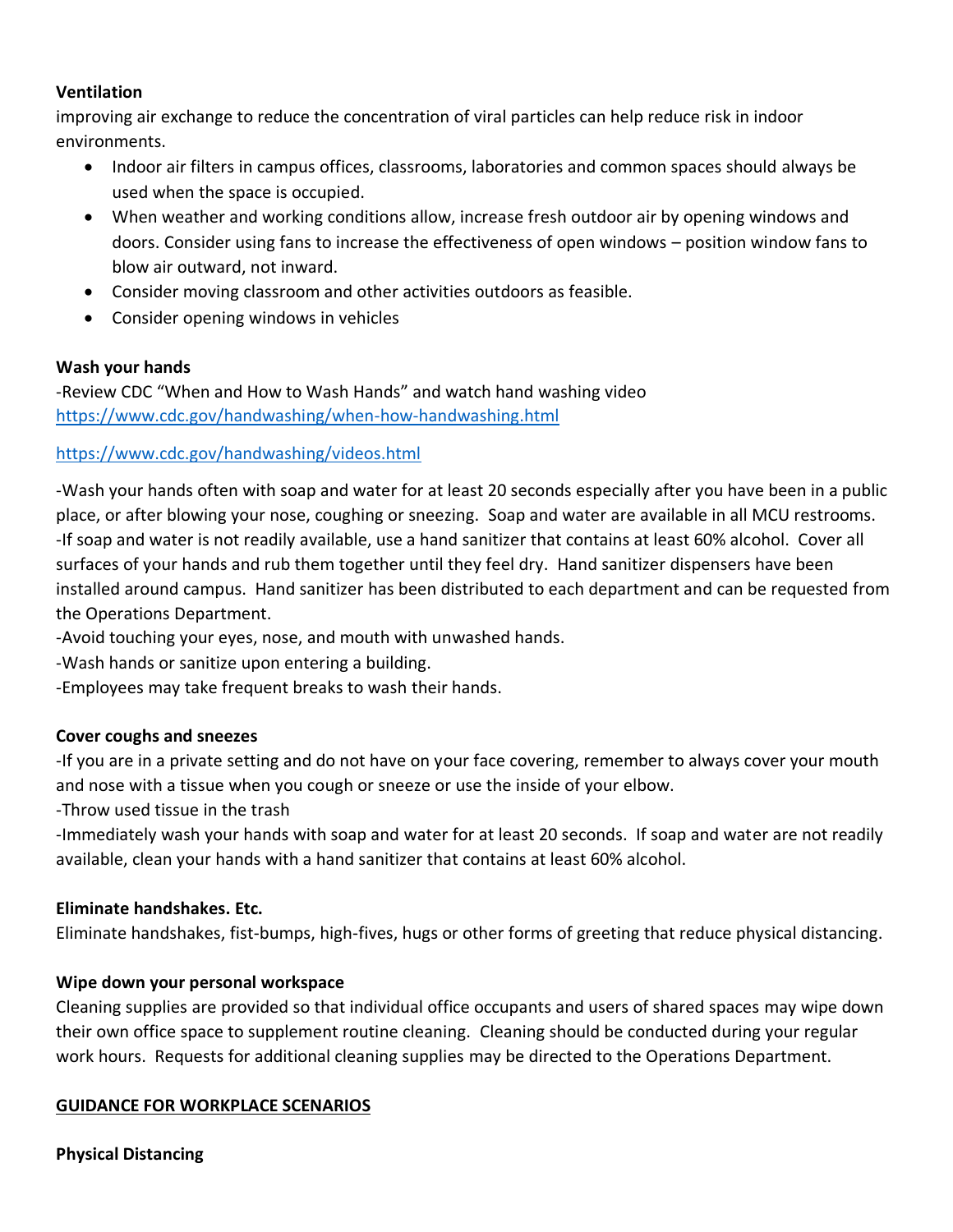While no longer a public health order, staying at least 6 feet from others and avoiding crowded settings is an added safety measure that can be layered on top of vaccination and masking.

## **Shared Materials**

Shared materials or objects (e.g., staplers, three-hole punches, pens, coffee mugs, etc.) should be eliminated as much as possible. When items must be shared, they should be disinfected before use, or you should wash hands or sanitize after using the item.

#### **Food/Beverage**

Sharing of communal food is discouraged. For small lunch meetings and/or programming with food, think about ways to serve food in a safe manner (I.e., pre-packaged servings).

#### **Visitors, contractors and vendors**

Visitors must utilize the QR code to register their presence on campus and conduct symptom monitoring. A symptom check must be conducted before a visitor enters the workspace. Visitors are instructed to wear a face mask (as defined above) during their visit. This applies to adults and children over the age of two (2). Only individuals with chronic respiratory conditions or other medical conditions that make use of a hazardous mask are exempted.

Visitors should not congregate in lobbies or waiting areas. To the extent possible, visitors should limit areas visited on campus to designated meeting room, customer service areas or public restroom.

#### **Travel**

Employees should check the CDC travel site before planning a trip [Travel | CDC](https://www.cdc.gov/coronavirus/2019-ncov/travelers/)

And, the LADPH Travel site Travel Advisory and Guidance - [LA County Department of Public Health](http://www.publichealth.lacounty.gov/media/coronavirus/traveladvisory.htm)

Travel for MCU must be approved by the senior staff person responsible for your department. Consider limiting personal travel. Be aware that situations can change quickly, I.e borders could close, or travel could be limited by government agencies.

## **Mail Room/Delivery**

Employees should use hand sanitizer (on the wall near the door) before and after going into the mail room.

## **Commitment to a safe, welcoming campus**

The coronavirus has brought a great deal of uncertainty to our lives, along with potential for misinformation that can be harmful or insensitive. It is easy during fearful times to say or do things that diminish groups of people. MCU is committed to a safe, welcoming campus that promotes respecting the differences within our community. That sense of belonging begins with supporting each other, especially those facing bias, discrimination, and attacks on their identity. Calling COVID-19 the "China Virus" or "Wuhan virus" is inaccurate.

#### **ACCOMODATIONS**

Employees with medical conditions that increase their vulnerability and susceptibility relative to COVID-19 are responsible for notifying their supervisor and the Director of Human Resources that they are in a high-risk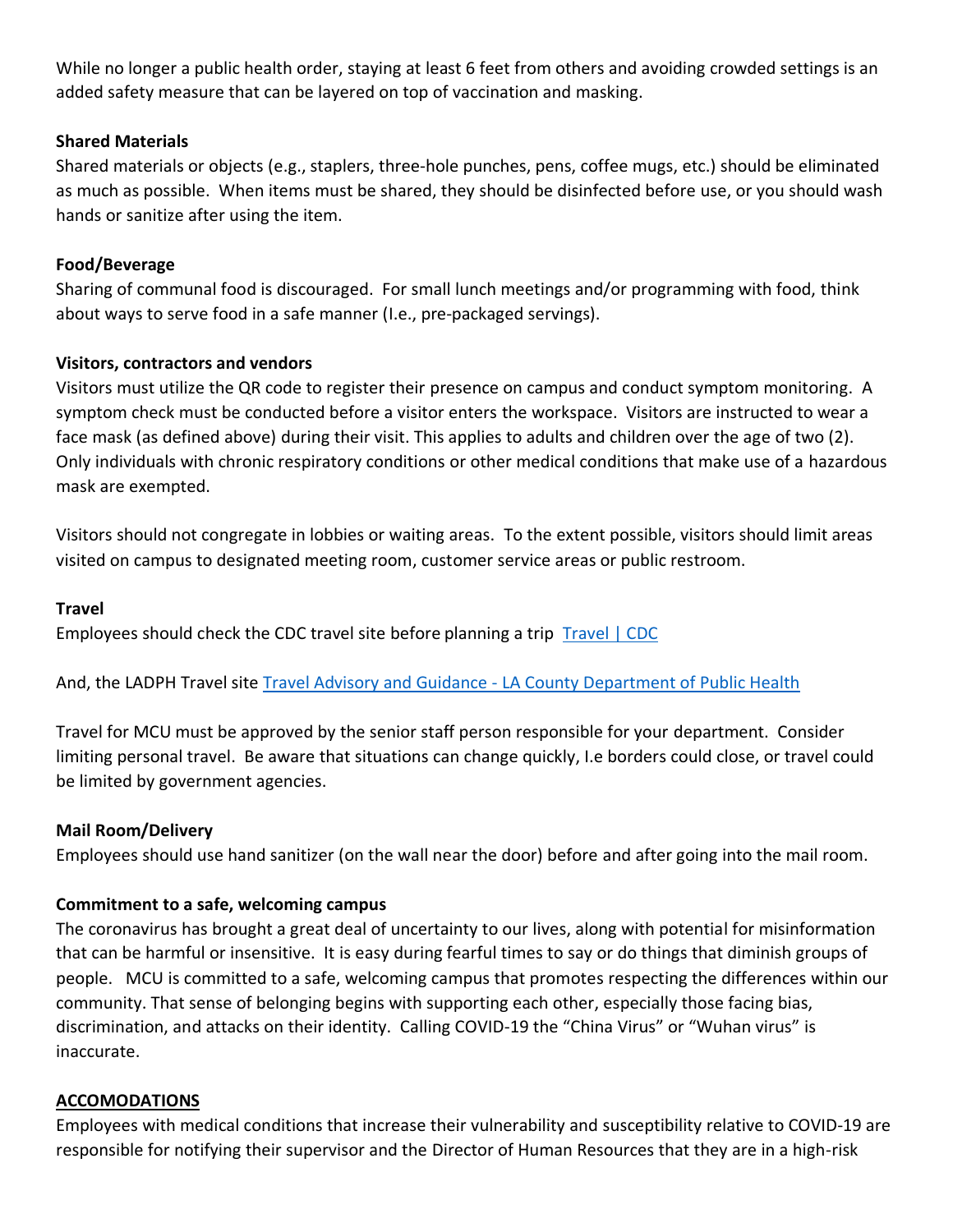category. The employee may contact the Director of Human Resources to seek accommodation for their condition.

## **MCU AND GOVERNMENT SPONSORED BENEFITS**

Assistance may be available if you are ill or caring for someone who is ill and are unable to work. Contact the Human Resources Department for assistance regarding MCU sick leave policy, leave of absence and other benefits.

**State of California benefits** <https://www.labor.ca.gov/coronavirus2019/#chart>

## **COMMUNICATION PLAN**

Employees must check their email regularly and read emails regarding COVID-19. Important information regarding safety and policies/procedures may be distributed via email.

Employees should sign up for the emergency alert system in order to get urgent information regarding the campus (i.e. campus closures).

MCU posts information regarding response to COVID-19 at https://www.marymountcalifornia.edu/campusservices/student-wellness-center/coronavirus-update/

## **CLEANING PROTOCOLS AND PREVENTION**

The following outlines MCU's enhanced cleaning protocols, as well as cleaning protocols for when a COVID-19 positive case has been traced to a campus building.

## **Enhanced Cleaning Protocols**

MCU protocols for cleaning and sanitation follow guidance from the CDC, LA County Department of Health and CAL/OSHA. The following is an overview of the cleaning protocols.

- Increased cleaning protocols to include frequent cleaning/disinfection of high touch areas using cleaning materials currently approved by the EPA to kill the COVID-19 virus.
- Cleaning of private office will occur regularly per Facilities Department schedule.
- Cleaning supplies have been provided for each office/classroom area to allow occupants to sanitize their private and shared workspaces. Contact Operations Department for additional needs.

## **Protocols When a COVID-19 case has been traced to a campus building**

In the event an area is identified to have been occupied by an individual with a knownCOVI-19 case, the following step will be taken:

- MCU COVID Compliance Officer will identify areas of potential contamination and notify Facilities/Operations/Campus Safety to prevent entry to the location, as well as work with Operations if personnel need to be relocated.
- The area will then be cleaned and disinfected per public health guidance.

## **EXPOSURE MANAGEMENT PLAN**

Marymount California University will follow the guidelines of the LACDPH Exposure Management Plan for IHE.

## **Reporting COVID-19 Cases to the MCU Community**